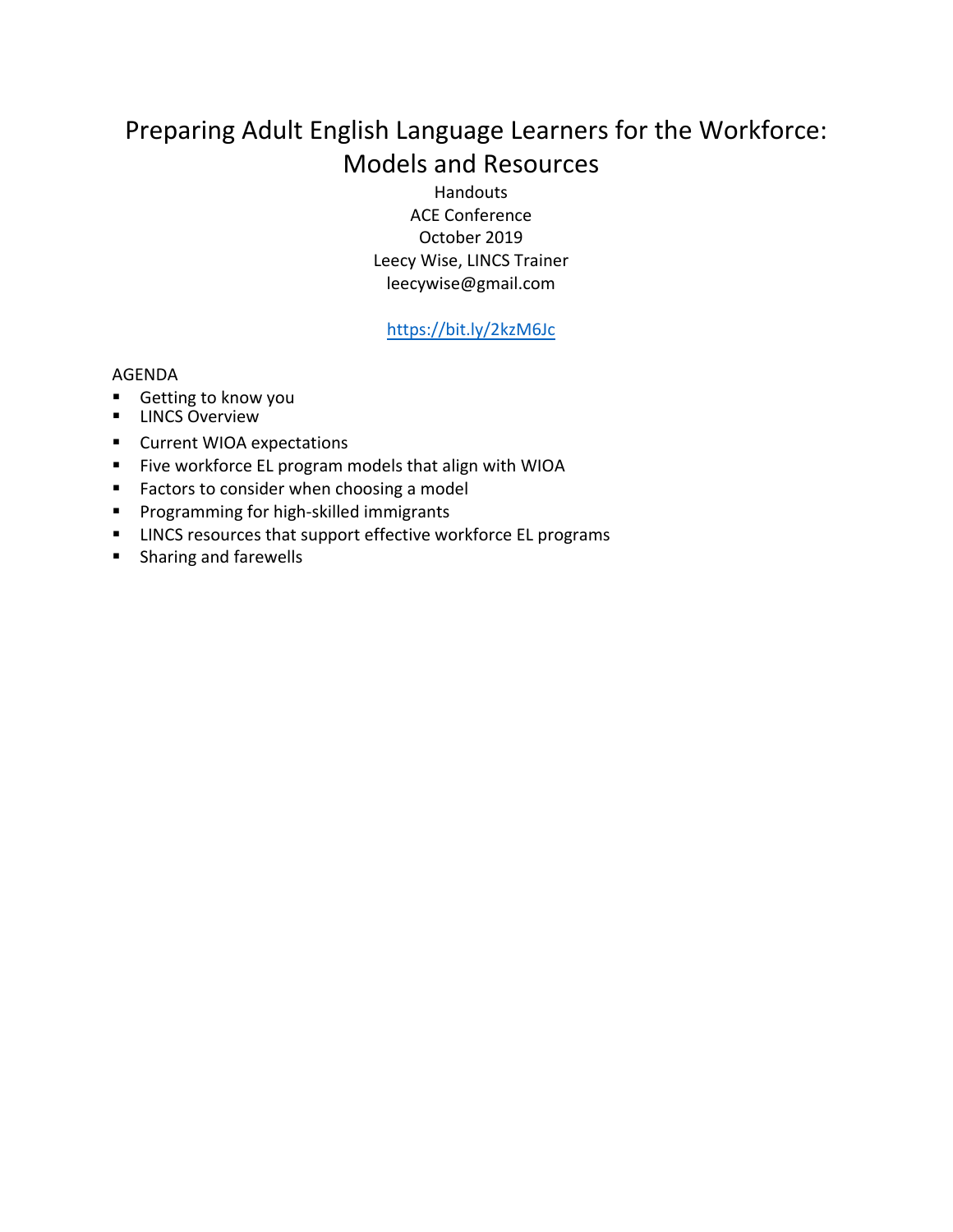# **First Job Survey**

**1. Collect information from six people about their experience finding and preparing for their first job. (10m)**

| <b>First Name</b> | What was your first job? | How did you find it? | What preparation did you need? |  |  |
|-------------------|--------------------------|----------------------|--------------------------------|--|--|
|                   |                          |                      |                                |  |  |
|                   |                          |                      |                                |  |  |
|                   |                          |                      |                                |  |  |
|                   |                          |                      |                                |  |  |
|                   |                          |                      |                                |  |  |
|                   |                          |                      |                                |  |  |
|                   |                          |                      |                                |  |  |
|                   |                          |                      |                                |  |  |
|                   |                          |                      |                                |  |  |
|                   |                          |                      |                                |  |  |
|                   |                          |                      |                                |  |  |
|                   |                          |                      |                                |  |  |
|                   |                          |                      |                                |  |  |
|                   |                          |                      |                                |  |  |
|                   |                          |                      |                                |  |  |
|                   |                          |                      |                                |  |  |
|                   |                          |                      |                                |  |  |
|                   |                          |                      |                                |  |  |

**2. At your table, discuss the patterns you see in people's answers. How would it be different today?**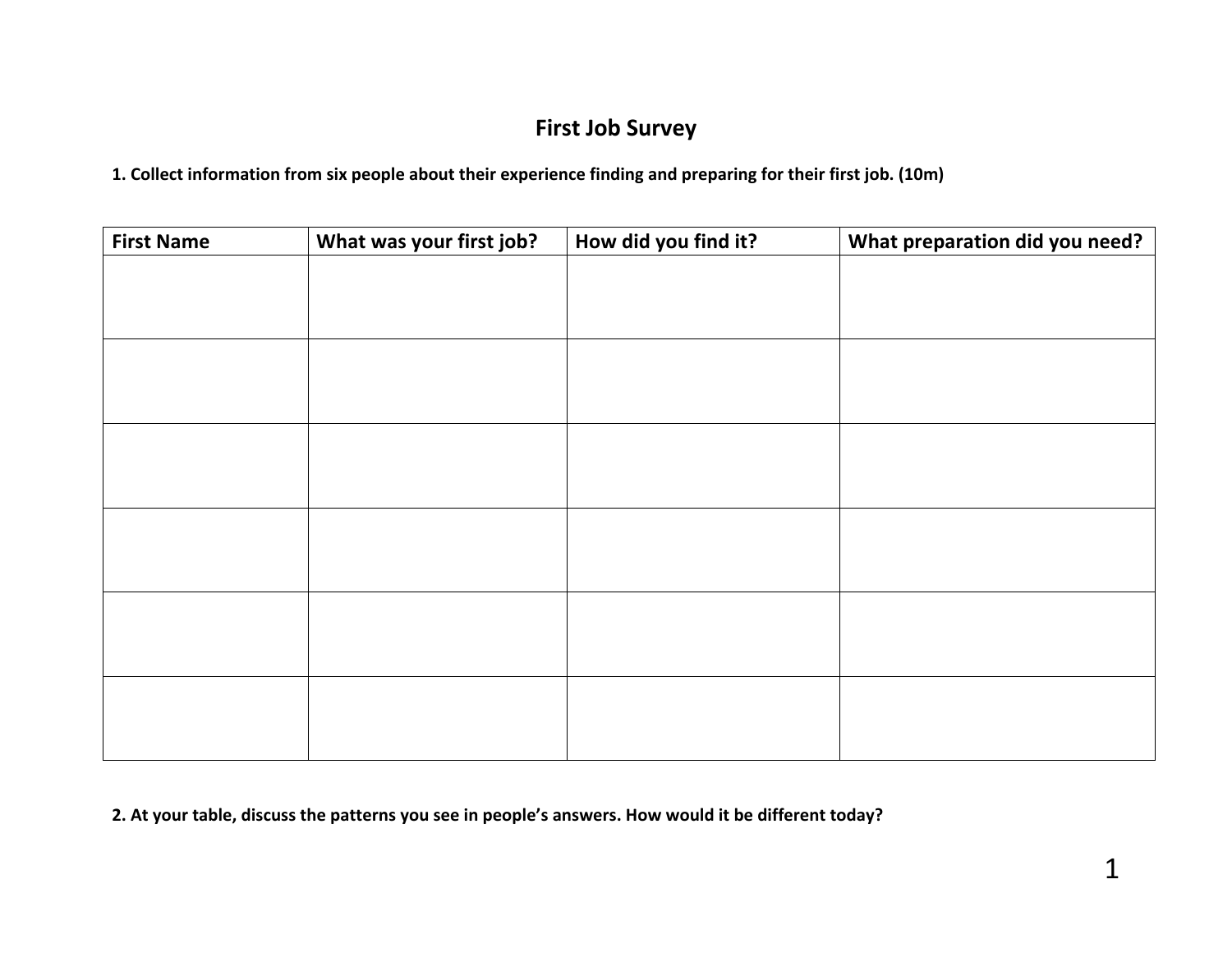**SITE** 

## FIVE APPROACHES TO CONTEXTUALIZED ENGLISH LANGUAGE INSTRUCTION

courses

The following lists the five basic approaches to contextualized English language instruction:

|    | Contextualized ELA classes              |  |  |  |  |
|----|-----------------------------------------|--|--|--|--|
|    | <b>Contract Security</b> Bridge courses |  |  |  |  |
| JЦ | Concurrent ELA and career training      |  |  |  |  |
|    | <b>O</b> I-BEST classes                 |  |  |  |  |
|    |                                         |  |  |  |  |

Work-based ELA classes

 [Preparing English Learners for Work and Career Pathways:](https://lincs.ed.gov/programs/eslpro) Each of these focuses on developing learners' English language proficiency in the context of career awareness, employment, and/or skills training. The descriptions below include links to instructional materials or a video for a closer look at each learning environment. For more detailed descriptions and a step-by-step process for selecting and implementing an approach that best fits your setting, see [Professional Development Module.](https://lincs.ed.gov/programs/eslpro)

# The Contextualized English Language Class

ESL courses that contextualize instruction embed integrated language skill development within themes such as career awareness, career exploration, and goal setting. When contextualized courses are made available to beginning-level English language learners or used in multilevel settings, they typically help learners increase their awareness of career options in high-growth career pathways in the region, explore and compare careers, and develop general workplace readiness. In some programs, these learning environments may be referred to as vocational ESL courses.

For one example of a beginning-level contextualized ESL curriculum, take a look at [Los Angeles Unified School](http://adulted-lausd-ca.schoolloop.com/file/1320734569583/2926912586951997400.pdf) [District's Division of Adult and Career](http://adulted-lausd-ca.schoolloop.com/file/1320734569583/2926912586951997400.pdf)  [Education VESL Course Outline](http://adulted-lausd-ca.schoolloop.com/file/1320734569583/2926912586951997400.pdf).

When these types of courses are linked to a specific career pathway, they're often considered "on ramps" (that prepare and guide learners onto the pathway) and are developed for intermediate and advanced learners. One example of such an "on ramp"

is Carlos Rosario's ESL Health 4 and 5 courses leading to the program's [Health Pathway](http://www.carlosrosario.org/learning-english-context-health/).



Learners in a beginning–low contextualized ELA class ask and answer questions about their job skills.



The Caregiver Bridge Program at Illinois' Moraine Valley Community College helps learners develop their language skills within the context of providing daily care to those whose health has been impaired.

## The Bridge Course

Bridge classes are commonly aimed at high-intermediate-level and advancedlevel English language learners whose goals include postsecondary education and training. Bridge courses that target entry into a career training program contextualize their English language instruction to the content of that training program and focus on building background knowledge and developing the academic skills and the vocabulary learners need to succeed in the training

program. For example, bridge programs in manufacturing cover blueprint reading and statistical process control; those in health care cover an introduction to human biology and vocabulary for health jobs (Strawn, 2007, slide 7). To learn more about bridge programs see [Promoting College and Career](https://www2.ed.gov/about/offices/list/ovae/pi/cclo/brief-1-bridge-programs.pdf) [Readiness: Bridge Programs for Low-Skill](https://www2.ed.gov/about/offices/list/ovae/pi/cclo/brief-1-bridge-programs.pdf)  [Adults.](https://www2.ed.gov/about/offices/list/ovae/pi/cclo/brief-1-bridge-programs.pdf) Look at this [video](https://www.youtube.com/watch?v=AWyA9yuBnv8) (Summary) to learn about the ESL/General Equivalency Diploma (GED) Caregiver Bridge Program at Moraine Valley Community College in Palos Hills, Illinois.

2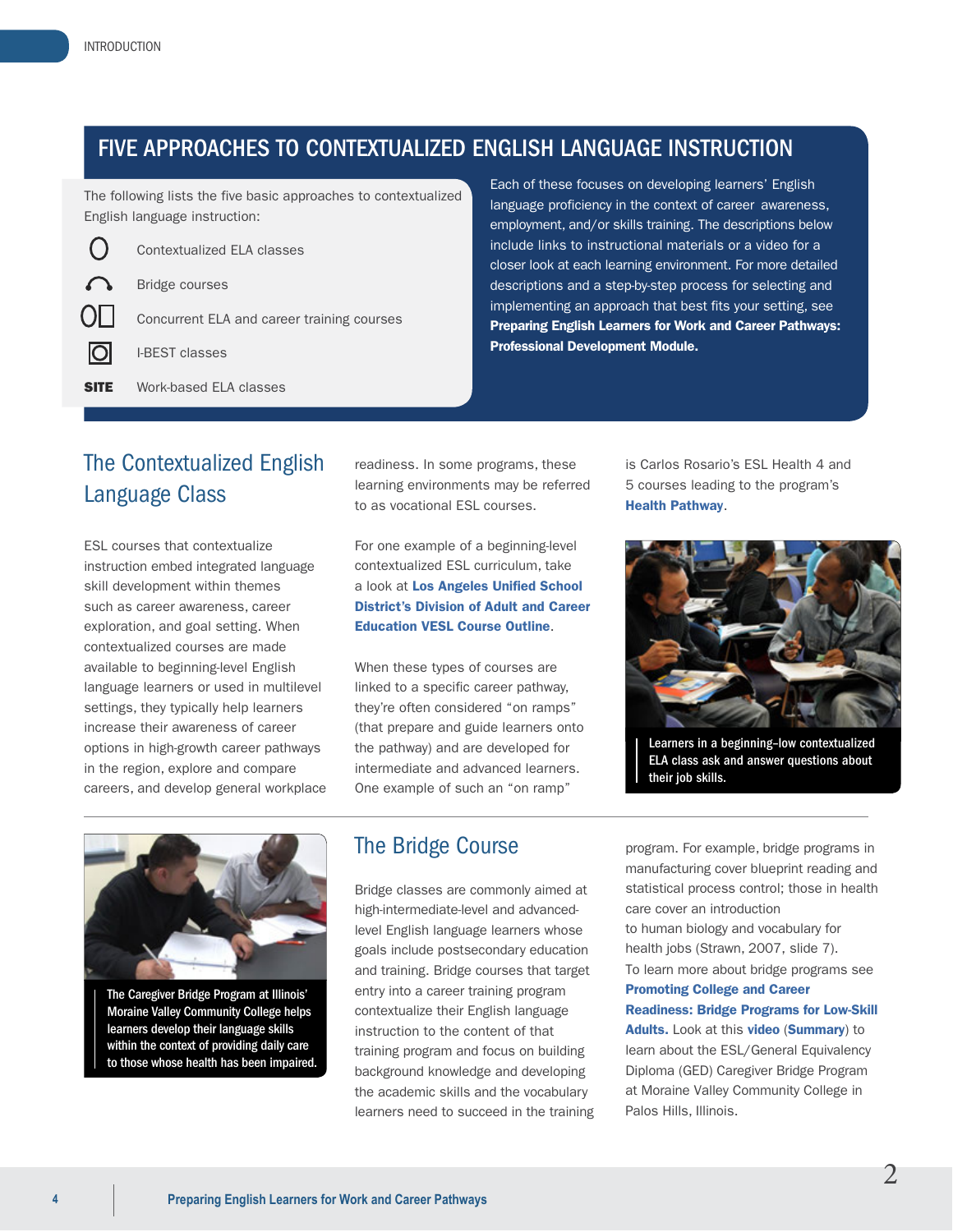# Concurrent Enrollment in ELA and Career and Training Courses

Another approach to contextualization has learners with high-intermediate to advanced levels of English language proficiency simultaneously enroll in career and technical education (CTE) program and ESL courses. For this approach to be most effective, the ELA instructor uses the CTE training course materials to inform English language instruction. Along with revisiting the training course content as part of their English language instruction, students

in this learning environment also work with general workplace skills and the academic skills that will support them as they tackle the training materials outside the ELA class. For an example of one type of ESL course offered concurrently with CTE courses, see this description of a **[Portland Community](http://www.pcc.edu/ccog/default.cfm?fa=ccog&subject=ESOL&course=59A)** [College ESL course](http://www.pcc.edu/ccog/default.cfm?fa=ccog&subject=ESOL&course=59A) and this description of [Diablo Valley College's Project](http://www.dvc.edu/future/careeracademies/projectaccess/certificate-program.html) **[Access](http://www.dvc.edu/future/careeracademies/projectaccess/certificate-program.html)** (Early Childhood Education Career Pathway).



The professional learning communities that are part of the concurrent early childhood education (ECE) and ESL classes at Diablo Valley College (Pleasant Hill, CA) provide peer support as learners tackle challenging content.



ESL instructor Donna Price and Registered Nurse Manuel Gallegos team-teach the Personal Caregiver—Pre-Certified Nursing Assistant (CNA) I-BEST course for San Diego Community College District's Continuing Education program.

# Integrated Basic Education and Skills Training (I-BEST)

In the I-BEST model, learners are team-taught by a CTE and an English language instructor. Pairing the instructors ensures that learners get both the language support and technical skills needed to succeed in their next step on the career pathway. For example, in the class depicted here, the instructors are providing English language instruction and technical training to prepare the learners for positions as caregivers and/or training at the community college, leading to CNA certification. For a detailed look at a nationally recognized I-BEST model, see the [I-BEST web page](http://www.sbctc.edu/colleges-staff/programs-services/i-best/default.aspx) on the Washington State Board for Community & Technical Colleges website for videos that show the model in action, research that supports the model, and planning resources. For a quick look, view Everett Community College's [video](http://www.everettcc.edu/programs/academic-resources/transitional-studies/ibest).

# The Work-Based Course

The work-based ELA class relies on a partnership between employers and adult education providers. These courses provide low-skilled workers with contextualized English language instruction based on a worksite-specific curriculum developed in conjunction with employees' supervisors or business owners. Learners may take classes onsite or participate in blended learning (face-to-face and online instruction) to

accommodate their work schedules. One example is a custodial ELA course run by **[Community Action](http://communityaction.com/our-services/adult-education/)** in partnership with the [Leander Independent School](http://www.leanderisd.org) **[District.](http://www.leanderisd.org)** Learners attend classes on Saturdays and use their cell phones (through **[Cell-Ed](http://www.celled.org/)**) to practice during the week. Another example is *English Under the Arches* (McDonalds), where manager trainees increase their command of English and technical skills during paid work hours. (See the **[Aspen Institute](http://www.aspeninstitute.org/policy-work/economic-opportunities/skills-americas-future/models-success/mcdonalds-english-under-arches)** [Website](http://www.aspeninstitute.org/policy-work/economic-opportunities/skills-americas-future/models-success/mcdonalds-english-under-arches) for details about the program.)



In this work-based course, Leander Independent School District custodians meet weekly to develop their English language communication skills.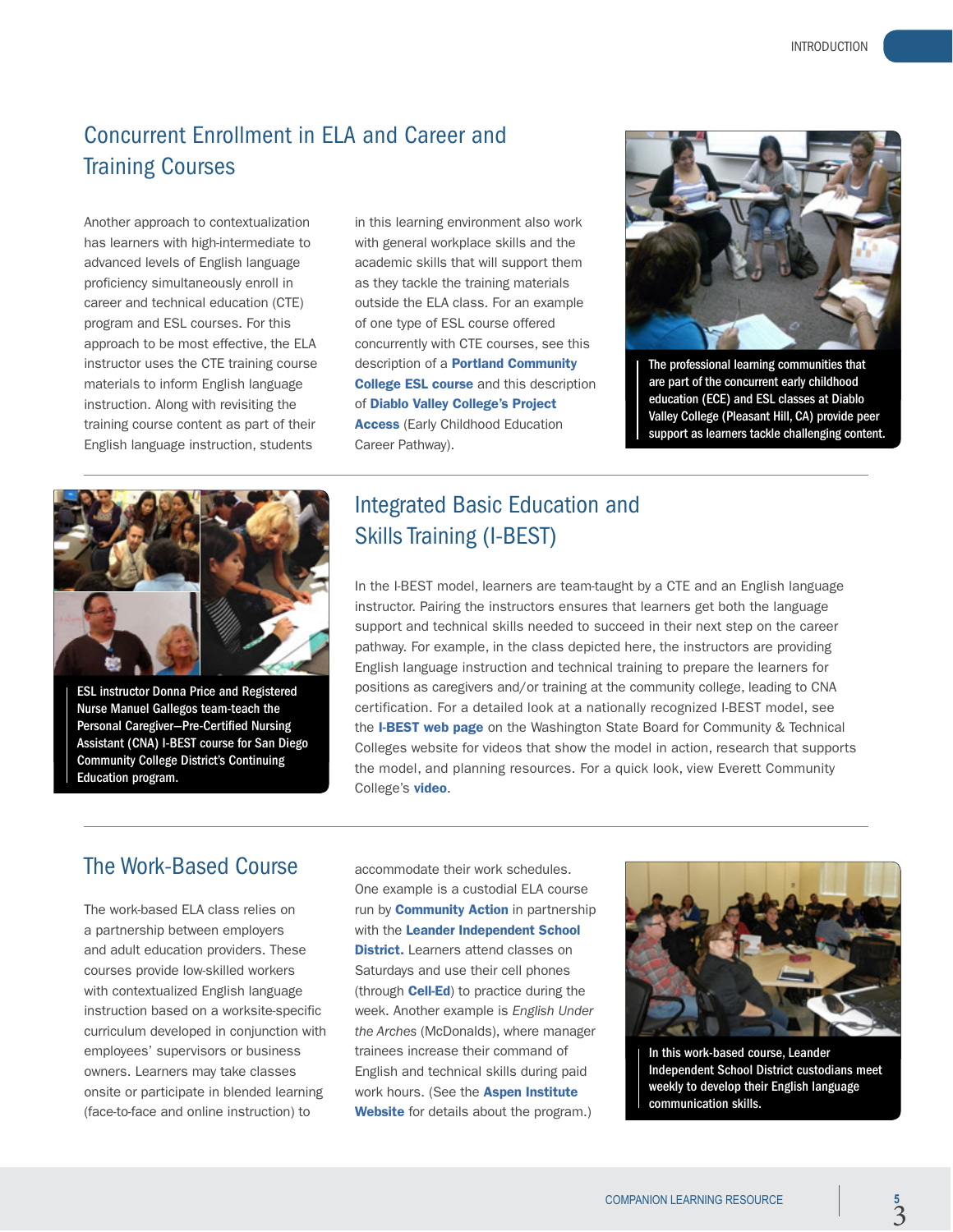# **What factors were considered in the development of this Workforce EL program?**

| <b>Considerations</b>             |                                                                                                                        | <b>Considered</b> | Don't know |  |  |  |
|-----------------------------------|------------------------------------------------------------------------------------------------------------------------|-------------------|------------|--|--|--|
|                                   | <b>Potential Students</b>                                                                                              |                   |            |  |  |  |
| $\bullet$                         | Interests (a sector/occupation, general career exploration)                                                            |                   |            |  |  |  |
| ٠                                 | Skill and language levels                                                                                              |                   |            |  |  |  |
|                                   | Work experience and authorization                                                                                      |                   |            |  |  |  |
| ٠                                 | Professional training or foreign credentials                                                                           |                   |            |  |  |  |
| ٠                                 | Incumbent workers in need of upskilling                                                                                |                   |            |  |  |  |
|                                   |                                                                                                                        |                   |            |  |  |  |
| <b>Industry Sector/Occupation</b> |                                                                                                                        |                   |            |  |  |  |
|                                   | Verified high-demand occupation/sector aligned with the local<br>workforce development plan                            |                   |            |  |  |  |
| ٠                                 | Family-supporting wages                                                                                                |                   |            |  |  |  |
| ٠                                 | Basic skill thresholds and language requirements                                                                       |                   |            |  |  |  |
| ٠                                 | Certifications and tests required to enter employment                                                                  |                   |            |  |  |  |
|                                   | Specific barriers to enter (e.g. criminal record checks, equipment and<br>tool costs, drivers' license required, etc.) |                   |            |  |  |  |
| ٠                                 | Availability of local training                                                                                         |                   |            |  |  |  |
|                                   | Type of training required (classroom, shop or lab)                                                                     |                   |            |  |  |  |
|                                   |                                                                                                                        |                   |            |  |  |  |
| <b>Partnerships</b>               |                                                                                                                        |                   |            |  |  |  |
|                                   | Workforce development system (career centers, WIBs)                                                                    |                   |            |  |  |  |
|                                   | Technical training providers (community colleges, K-12, training orgs)                                                 |                   |            |  |  |  |
|                                   | <b>Employers</b>                                                                                                       |                   |            |  |  |  |
|                                   | Support service providers                                                                                              |                   |            |  |  |  |
|                                   |                                                                                                                        |                   |            |  |  |  |
| <b>Program Development</b>        |                                                                                                                        |                   |            |  |  |  |
|                                   | Funding (e.g., to support integrated models, support services)                                                         |                   |            |  |  |  |
|                                   | Instructor readiness (technical knowledge, willingness to collaborate)                                                 |                   |            |  |  |  |
|                                   | Curriculum development (occupational content, workforce<br>preparation content, collaboration to integrate content)    |                   |            |  |  |  |
|                                   | Occupationally relevant materials                                                                                      |                   |            |  |  |  |
|                                   | Support services (e.g., transportation, tools/uniforms, tutors)                                                        |                   |            |  |  |  |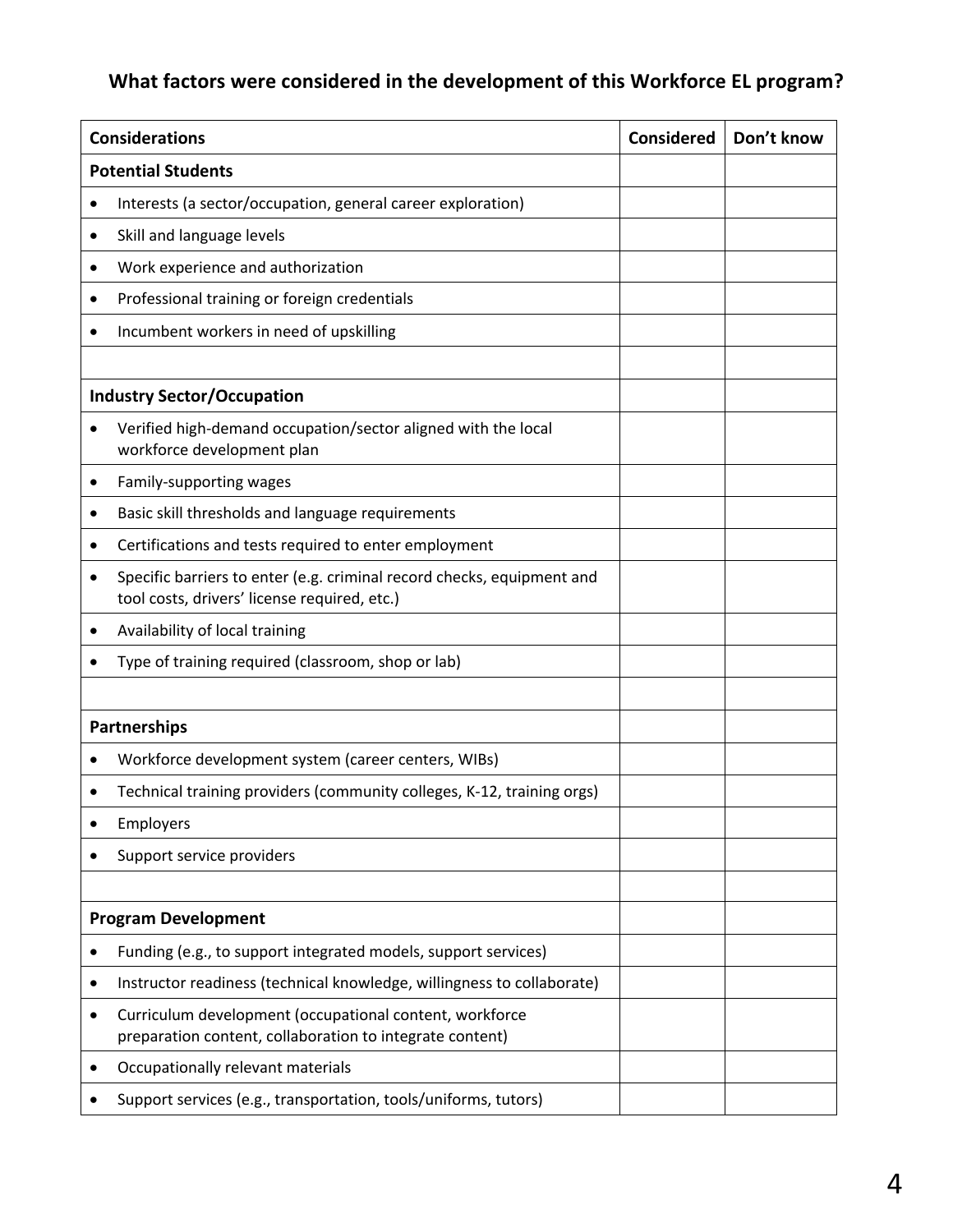# IMPRINT

# What **Adult Educators** Need to Know About *Serving Skilled Immigrants*

*Please Note: This publication summarizes selected content from a 60-minute webinar. To view the complete webinar slides, visit www.imprintproject.org* 

Adult education programs often serve immigrant English-language learners who were doctors, engineers, or teachers in their home countries.

#### **Your organization can serve these individuals more effectively** by:

- 1) Gathering more information about students' educational and professional backgrounds;
- 2) Building staff members' knowledge of credentialing and professional licensure;
- 3) Incorporating professional-career path activities into adult education classrooms.

#### *Read on for more details about each of these steps.*

# **1. Understanding the skilled immigrant population**

**Are you getting key information at intake? Use a standardized intake form to collect data on your students' foreign educational backgrounds, including:**

- Type of degree (and major field of study)
- Date of graduation
- Name of college or university
- Country of education *(this may not be the same as the student's country of birth)*



#### *HOW PROFESSIONS ARE ORGANIZED IN THE U.S.*

- The US is **decentralized**. Each state typically has own laws to regulate professions.
- **Regulated professions** are generally overseen by a state professional licensing board.

#### *DEFINITIONS: CREDENTIAL TYPES*

- An **industry-recognized** credential holds meaning in the job market.
- A **proprietary credential** is unique to the school or company that provides it. It may *not* be industry-recognized.
- A **portable credential** is relevant to multiple employers and may be state-regulated. It is generally industry-recognized. For example, a Registered Nurse.
- **On-the-job and non-accredited training** may not be recognized by future employers – always check for their transferability.



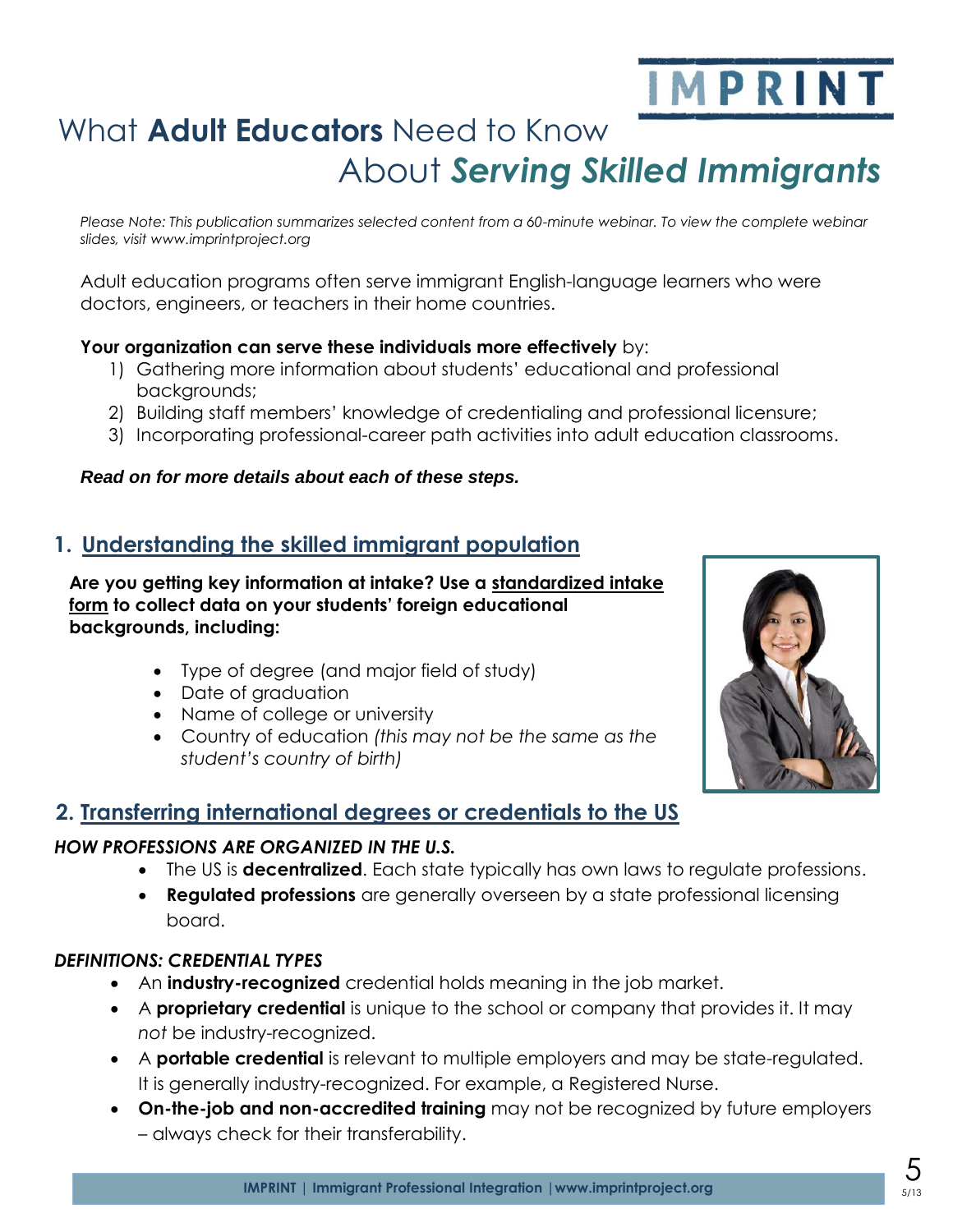# **IMMIGRANTS DON'T HAVE TO START OVER**

A Ph.D. shouldn't be told to get her GED. But she may need a skills refresher.

#### *UNDERSTANDING CREDENTIAL EVALUATION*

**Credential evaluation** is a rigorous, third-party review of an international degree. A credential evaluation report explains a person's international education in US terms such as grades, GPA, and degree equivalent.

Evaluation reports can be used to apply for US professional licensure, apply for employment, or apply to a US college for additional education.

The cost is typically \$150-300, not including translation.

*Beware:* Each US college or licensing board has its own rules for which evaluations it will accept. *Make sure to check with the specific entity.* 

For a list of credential evaluation services, see the **National Association of Credential Evaluation Services** (naces.org)

# **3. Helping Adult Immigrant Students Prepare for Professional Employment**

#### *Is US job market information integrated into your ESL*

*curriculum?* Use role-play and other activities to help immigrant students hone soft skills in these areas:

- **Nonverbal:** handshakes, eye contact.
- **Self-promotion:** practice an "elevator speech" about oneself, mock interviews, leaving voicemail/email, writing short thank you e-mails to interviewers.
- **Seeking key information:** transcribing voicemail, finding company locations on a map, determining public transportation routes.



There is a wealth of resources to guide skilled immigrants:

- **welcomingcenter.org** has publications including *How to Succeed in the Workplace* and four industry-specific Career Guides.
- **upwardlyglobal.org** has *Guides for Licensed Professionals* for CA, IL and NY, and online training via webinars.
- Caption describing picture or graphic. information at **globaltalentbridge.org**, and a toolkit specifically for adult educators. World Education Services has licensing, certification, and alternative careers



6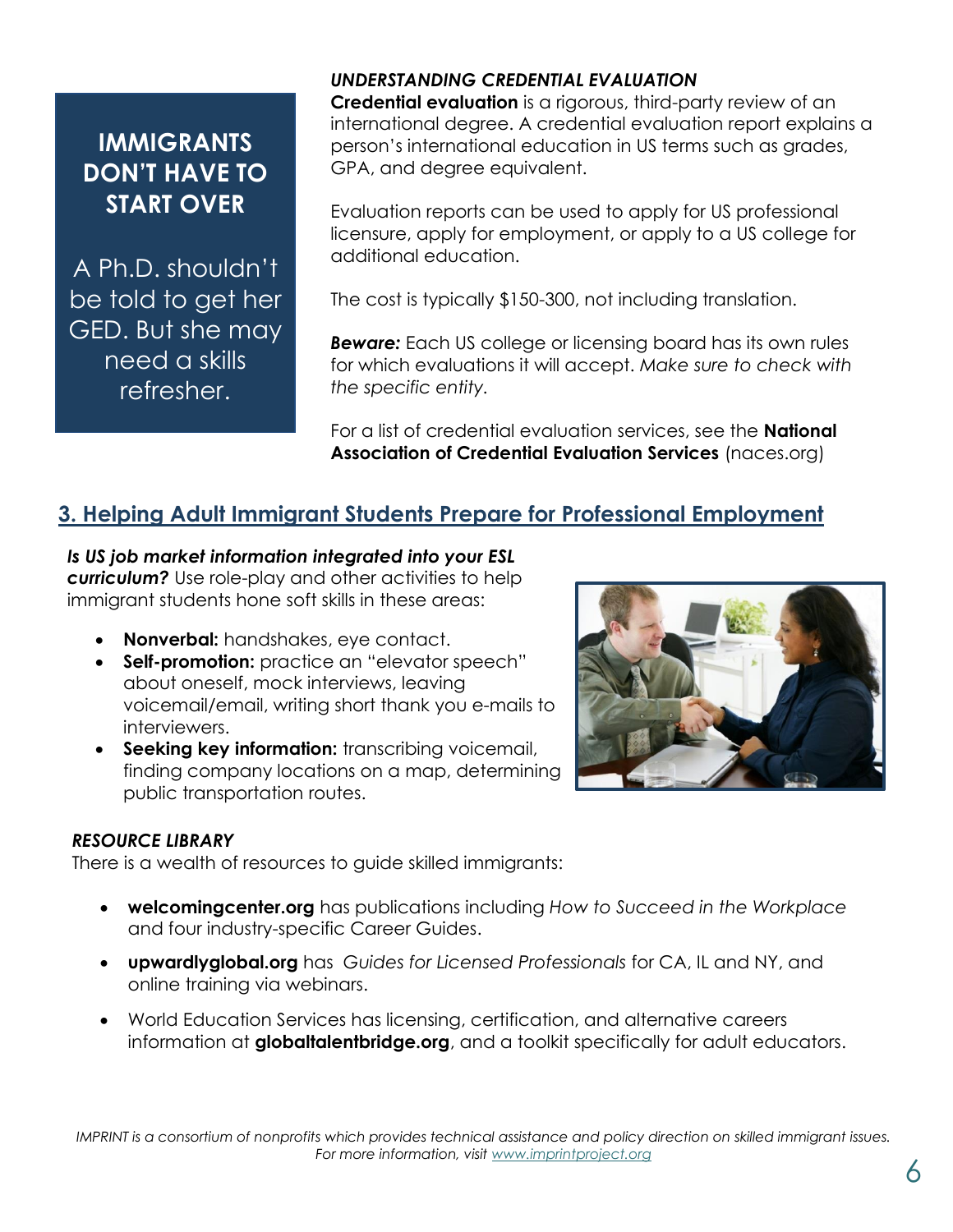# **Preparing Adult English Language Learners for the Workforce**

#### **Support for Teaching and Learning**

#### **ESL Pro: Preparing English Learners for Work and Career Pathways**

https://lincs.ed.gov/state-resources/federal-initiatives/esl-pro/preparing-english-learners-for-work-andcareer-pathways

The suite of ESL Pro materials includes an issue brief, an instructional resource that illustrates the integration of occupational content and language learning, and an online professional development module that explores the range of program models.

- **Issue Brief: Preparing English Learners for Work and Career Pathways** https://lincs.ed.gov/sites/default/files/ELL\_Context\_Instruction\_508.pdf
- **Companion Learning Resource: Preparing English Learners for Work and Career Pathways** https://lincs.ed.gov/sites/default/files/LINCS\_CLR-1\_508\_0.pdf
- **Professional Development Module: Preparing English Learners for Work and Career Pathways** https://courses.lincs.ed.gov/

**Integrating Curriculum: Lessons for Adult Education from Career and Technical Education** https://lincs.ed.gov/publications/pdf/IntergratingCurriculum2010.pdf

**Integrating Career Awareness into ABE and ESOL Instruction Curriculum Guide** http://collegetransition.org/publications.icacurriculum.html

**The Transitions Integration Framework (TIF):** designed to provide guidance to adult basic education programs and instructors on the effective integration of transitions skills into ABE and ESL instruction. https://lincs.ed.gov/professional-development/resource-collections/profile-763

**Developing Basic Skills Curriculum for an IET: A Guide for the Pathways to Employment Program** https://sites.psu.edu/pathwaystoemployment/files/2017/09/IET-Guide\_FINAL\_U.ED-EDU-17-48-nopage-on-tools-p7rrm7.pdf

**Toolkit for Supporting Skilled Immigrants in the ESL Classroom** http://www.globaltalentbridge.org/toolkit/pdf/SupportingSkilledImmigrantsToolkit.pdf

**English Health Train** (a comprehensive health-focused ESL curriculum developed by the CA Welcome Back Initiative)

http://welcomebackinitiative.org/englishhealthtrain.org/about/